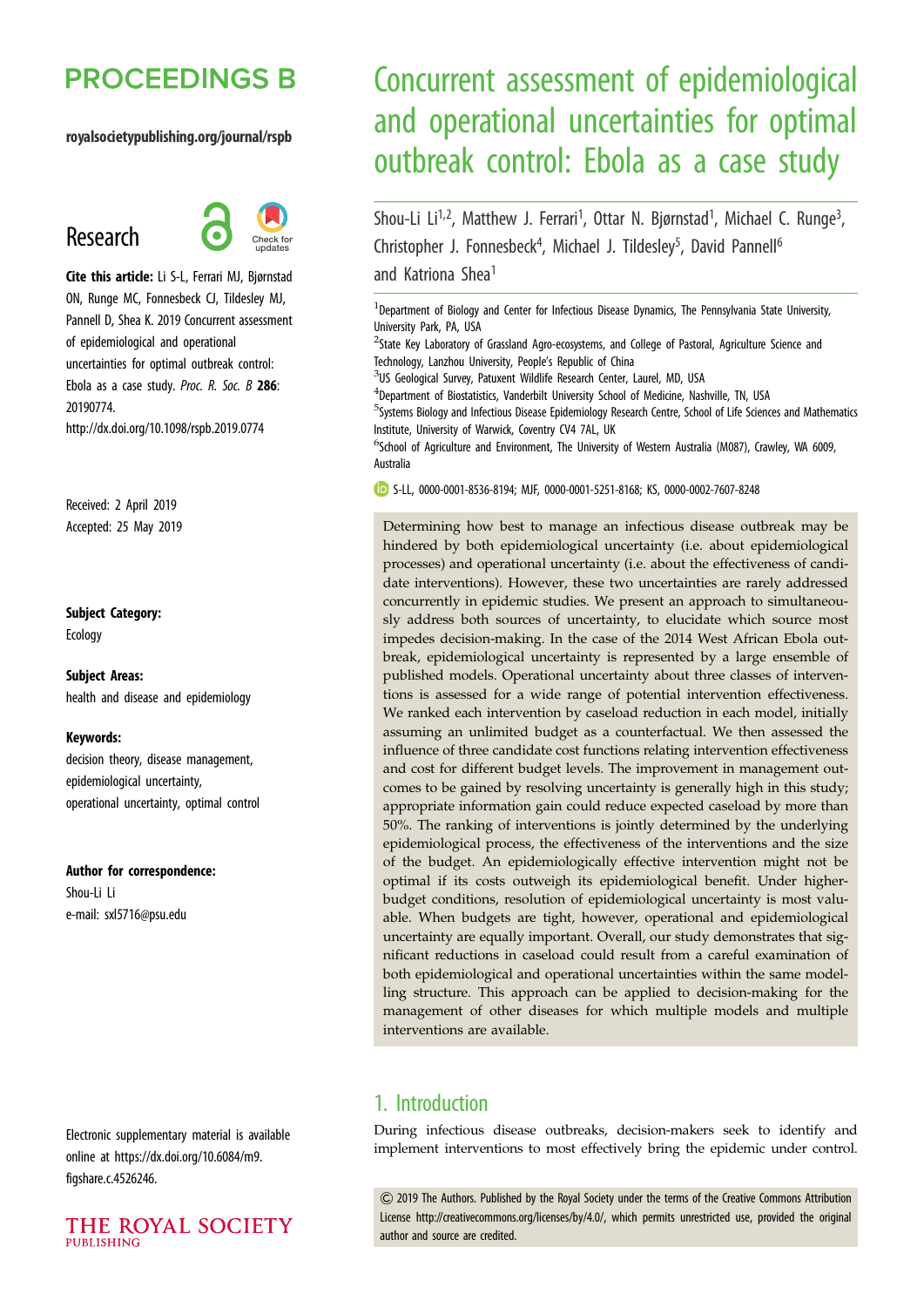

Figure 1. Illustration of the epidemiological and operational uncertainties during the process of assessing the effect of alternative interventions on the final management outcome. Epidemiological uncertainty is represented by a set of alternative models that describe the relationship between biological processes and the outcome of management concern (e.g. reduction of caseload). Operational uncertainty is represented by a set of alternative functions that determine the effectiveness of candidate interventions. (Online version in colour.)

Decision analysts have identified different sources of uncertainty that can impede decision-making [\[1](#page-8-0)–[6](#page-8-0)]. An awareness of such uncertainties, and of how they might affect management outcomes, is essential for planning effective intervention efforts [\[4,6](#page-8-0)]. Acknowledging uncertainties is critical to avoid over- or underestimating management effectiveness [\[7](#page-8-0)–[9](#page-8-0)]. Studies show that ignoring uncertainties may lead to inefficient or even unsuccessful management [\[5,10\]](#page-8-0). During the decisionmaking process, a critical question that decision-makers face is which candidate intervention, or combination of interventions, is optimal to improve the management outcome. The answers are rarely straightforward; at least two types of uncertainty need to be addressed. The first uncertainty arises from a lack of knowledge about the underlying epidemiological processes, such as the rate of disease transmission and spatial spread [[11](#page-8-0)]. We hereafter refer to this as 'epidemiological uncertainty', which is also known as model, parametric or structural uncertainty in decision theory (figure 1) [\[2](#page-8-0),[5,6\]](#page-8-0). The second type of uncertainty concerns the magnitude of the effect of any intervention that can be achieved in practice. This type of uncertainty is due to limited information on, for example, logistical constraints, behavioural changes that might arise or compliance with the corresponding intervention during the operational process. We will refer to this type of uncertainty as 'operational uncertainty', otherwise known as partial control uncertainty or partial controllability in decision theory (figure 1) [[2,6\]](#page-8-0).

As a result of limited biological information, especially at the onset of an emerging disease outbreak, epidemiological uncertainties about the structure and parameters of epidemic models may limit reliable prediction of the epidemic trajectory. Quantitative methods provide support for decision-making

during epidemics, and mathematical models are increasingly used to understand mechanisms underlying disease transmission and spread, and to evaluate potential strategies for epidemic control [\[12](#page-8-0)–[14](#page-8-0)]. As a result of intense scientific interest in the problem, or to account for epidemiological uncertainties, multiple models based on different assumptions and using different modelling approaches are often developed to assist epidemic decision-making; this is particularly the case for severe outbreaks. For example, during the 2001 footand-mouth disease outbreak in the UK, multiple models were developed to project the outbreak dynamics and evaluate candidate interventions to assist outbreak management [[15](#page-9-0)–[17\]](#page-9-0). More recently, during the 2014 Ebola outbreak in West Africa, a large set of models was published to address transmission mechanisms and inform decision-making [\[13,14,](#page-8-0)[18](#page-9-0)–[20\]](#page-9-0). Using multiple models provides a range of insights and may avoid the bias of a single model. The different predictions and management recommendations resulting from alternative models offer a chance to understand the epidemiological uncertainties and to avoid over- or underestimation of management effectiveness. However, decision-makers need a framework to analyse and integrate multiple models in a way that uses the information they convey about epidemiological uncertainty and supports the decision-making process.

While an increasing number of studies address epidemiological uncertainty in epidemic management [[14](#page-8-0),[21,22\]](#page-9-0), operational uncertainty has received comparatively less attention. Identifying and understanding operational uncertainties, so as to anticipate the logistical and cost constraints affecting candidate interventions, is essential for efficient decisionmaking. The level of operational uncertainty can vary among individual interventions. For example, while it is relatively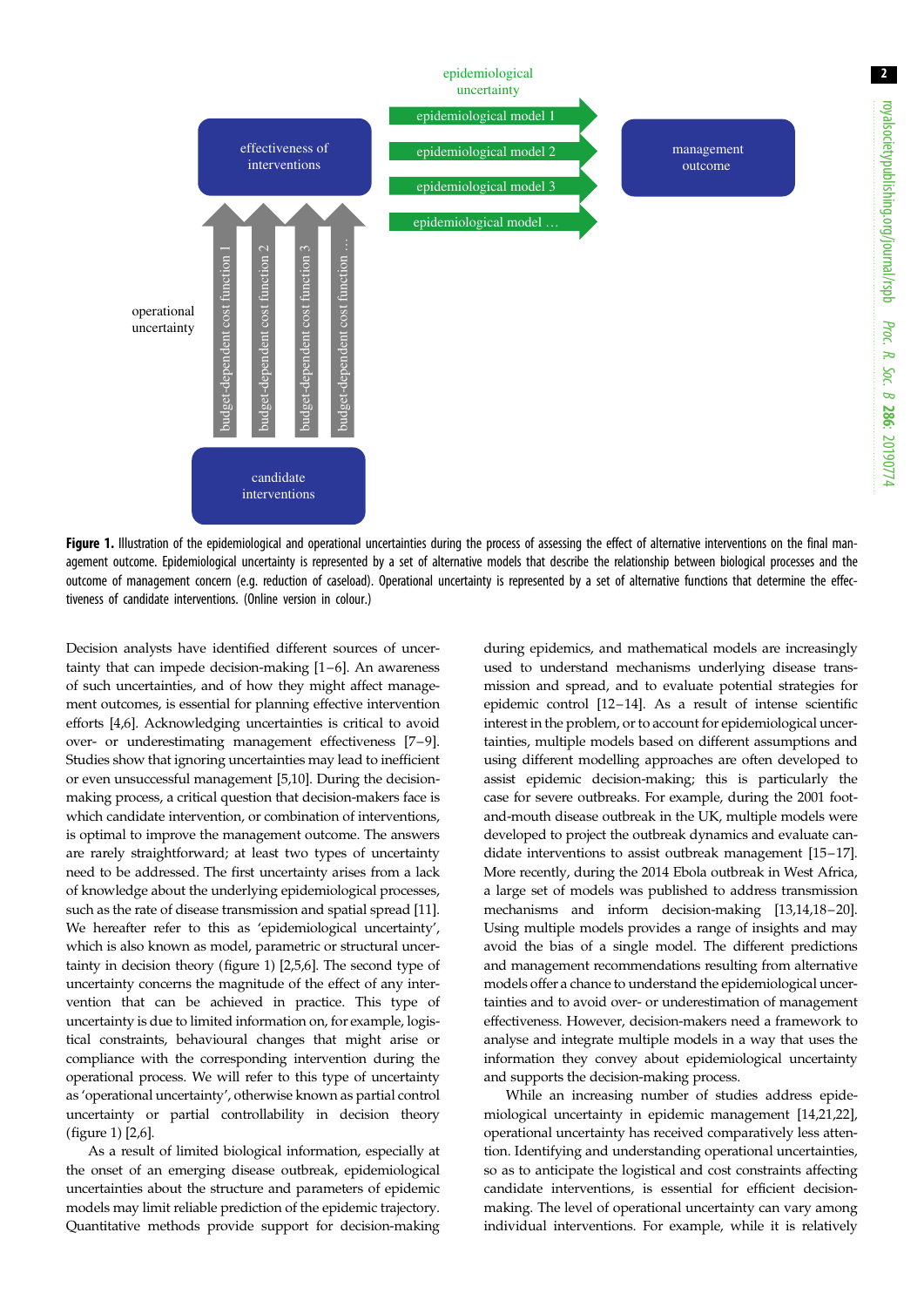<span id="page-2-0"></span>straightforward to estimate the extent to which hospitalization can be increased by adding more beds and recruiting more healthcare workers [[23\]](#page-9-0), it may be far more difficult to estimate how much community transmission of any disease can be reduced by increasing quarantine or providing household sanitation kits. Moreover, uncertainty is likely to be particularly high when interventions rely on behavioural changes, such as avoiding social contact with infected individuals, through information campaigns [\[24,25](#page-9-0)]; behavioural changes in response to an outbreak can alter transmission and potentially reduce epidemic size [\[25](#page-9-0)]. Operational constraints on a particular intervention also depend on outbreak settings, including constraints imposed by the prevalent political, cultural and economic conditions [\[26](#page-9-0)]. For example, it may be easier to achieve higher hospitalization rates and to reduce hospital transmission in developed rather than in developing countries due to the availability of public health resources.

To identify the optimal intervention for an epidemic management problem, we require an understanding of the inherent uncertainties from both epidemiological and operational perspectives. Ignoring either type of uncertainty may lead to poor recommendations. For example, an epidemiologically effective intervention may not be optimal if it is operationally hard to implement or economically expensive; similarly, a cheap, operationally feasible intervention is not optimal if it is epidemiologically ineffective in controlling the outbreak. Therefore, it is essential to address both types of uncertainties in the same framework. In our previous work [\[14](#page-8-0)], we have explicitly addressed how epidemiological uncertainties can affect management recommendations and examined how to use an ensemble of models to identify and resolve the epidemiological uncertainties that most hinder the choice of an optimal intervention. However, further studies to explicitly evaluate operational uncertainties within such epidemic models (i.e. to simultaneously evaluate both epidemiological and operational uncertainties within the same modelling framework) would be highly informative. In the present study, we use Ebola outbreak management to demonstrate the inclusion of both operational and epidemiological uncertainties in an analysis to inform decision-making about management of an epidemic. The analysis is based on a large set of existing models that encapsulate epidemiological uncertainty, in conjunction with an analysis of operational uncertainty. We initially assess their joint importance assuming an unlimited budget. Although we recognize that this is unrealistic, it provides a baseline for comparison with budgetconstrained results. In practice, any response to an outbreak always has a budget limit, though the magnitude of this limit and other operational constraints may not be well articulated at the time of response planning [[27,28\]](#page-9-0). We therefore explore the potential cost-effectiveness of interventions at different possible budget levels, to assess the degree to which costs and budget constraints affect intervention rankings. Furthermore, we apply value of information (VoI) analysis [\[29\]](#page-9-0), which quantifies how much the management outcome could be improved by resolving different sources of uncertainty. VoI can be used to direct new information collection, and to evaluate the potential value of resolving epidemiological and operational uncertainty under different budgetary constraints. Additionally, we discuss the application of the framework developed here across a possible range of public health settings in terms of contingency planning for an outbreak, or as a useful tool during an outbreak.



Figure 2. Illustration of an SEIHFR compartment model and three widely applied interventions simulated by the model. An SEIHFR model includes S (susceptible individuals in a population),  $E$  (exposed individuals),  $I$  (infectious individuals in the community),  $H$  (hospitalized individuals),  $F$  (funerals for infectious individuals who died in the community or hospital) and  $R$  (individuals removed from the model through either recovery or burial) compartments. The three simulated interventions are reducing transmission in the community (represented by the green arrow), improving hospitalization by increasing the percentage of cases hospitalized and reducing the transmission in hospital (represented by orange arrows) and reducing transmission at funerals (represented by blue arrows). The transitions that are affected by an intervention are shown by arrows with dashed lines.

#### 2. Methods

We used the tenets of decision theory to frame our analysis, because we are interested in the applied question of how to inform decision-making regarding management of epidemic outbreaks. The elements of a structured decision-making framework include the objectives, the alternative interventions, and the modelling approach to evaluate the interventions and the sources of uncertainty [[11](#page-8-0)]. We applied these elements in the context of managing a future Ebola outbreak, taking into account both epidemiological and operational uncertainty.

We defined minimizing caseload as the management objective. Other objectives are possible and can have a profound effect on the results [\[30\]](#page-9-0), but we focused on this one for the purpose of demonstration. We first simulated the caseload under no intervention conditions to provide a baseline. We then identified three classes of alternative sets of management intervention that are widely applied for Ebola control. The first set of interventions involves reducing transmission in the community, which comprises a suite of approaches including rapid contact tracing and case isolation, community awareness campaigns to reduce travel and encourage self-quarantine of sick individuals, provision of household sanitation kits and closing borders. The second set of interventions aims to improve hospitalization, by increasing the proportion of Ebola patients who get hospitalized and reducing transmission within the hospital setting. Improving hospitalization can be achieved in practice by, for example, improving contact tracing and gaining public support to identify and isolate patients, building Ebola treatment centres, and increasing medical supplies and beds. Reducing hospital transmission can be achieved if healthcare personnel use personal protective equipment (PPE) when treating infected cases, and by reducing hospital visits. The third set of interventions involves reducing funeral transmission, which is achieved via safe burial practices.

Our modelling framework involved stochastic compartment models, which were used to evaluate the effect of each of the three sets of interventions in achieving the management objective. In the full SEIHFR model, individuals in a population progress through susceptible  $(S)$  to exposed  $(E)$ , infectious  $(I)$  and hospitalized (H) compartments [\[14\]](#page-8-0). Infectious individuals (in the community or hospital) finally reach the removed (R) compartment either through recovery or death; in the latter case they proceed to the funeral (F) compartment before finally being removed from the transmission chain (figure 2). We identified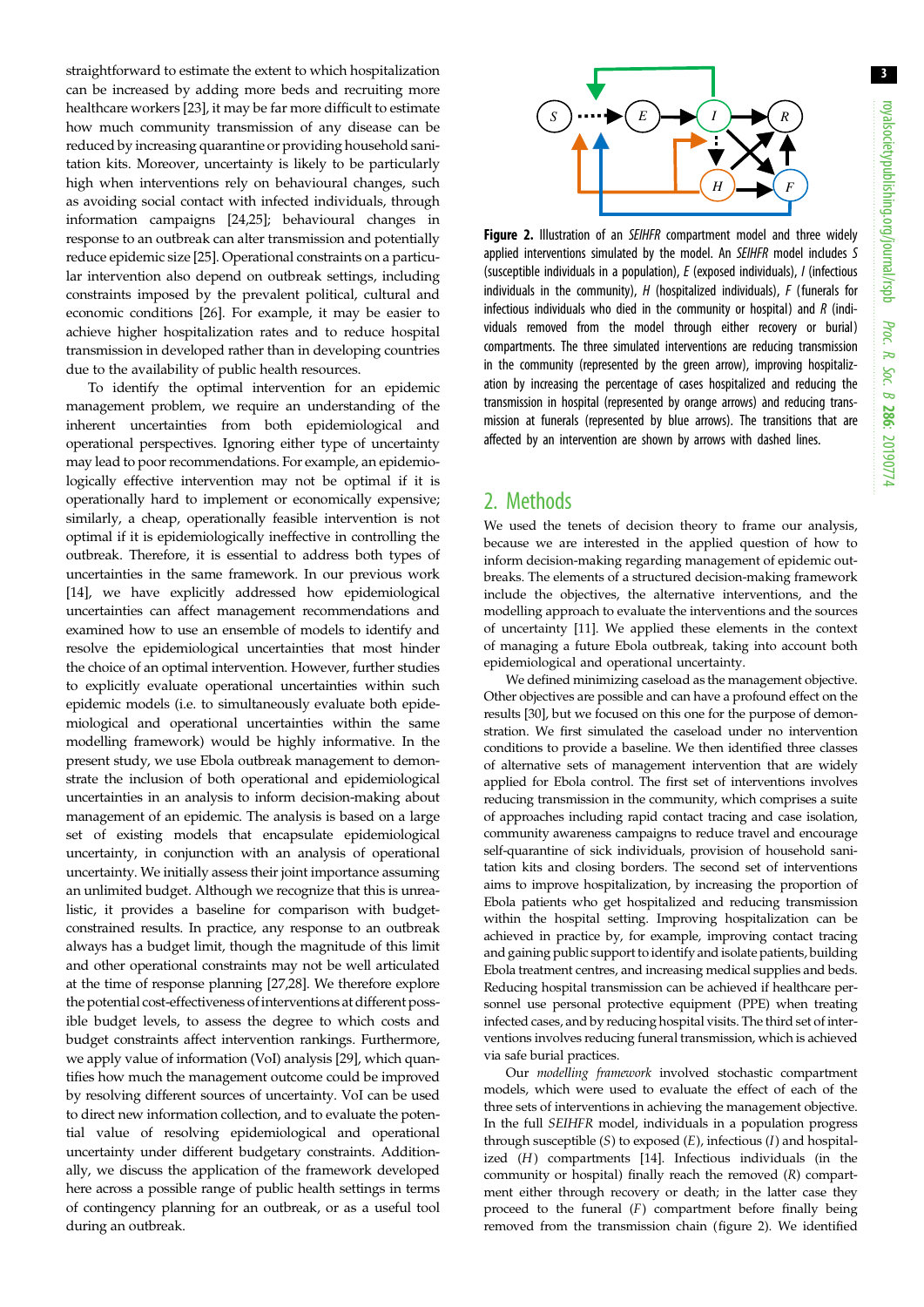

Figure 3. Illustration of three different types of relationship between the expected effect of candidate interventions and the corresponding budget (on a scale of 0-100). The three dotted grey vertical lines at budgets of 25, 50 and 75 represent low, intermediate and high budget levels, respectively.

and recoded 37 published compartmental Ebola models. Eight models had all SEIHFR compartments represented, seven were SEIHR models (excluding an explicit funeral compartment), five were SEIFR models (without an explicit compartment for hospitalized individuals) and 17 were SEIR models with neither hospital nor funeral compartments [[14](#page-8-0)]. Epidemiological uncertainty is represented by these 37 parameterized Ebola models and the alternative hypotheses implied by each. Detailed information on the variation in key parameters in the 37 models is provided in electronic supplementary material, table S1.

The set of interventions for reducing community transmission was simulated by reducing the transmission coefficient (the rate that disease moves from infected individuals to susceptible individuals in a population; the product of the contact rate and transmission probability given contact) in the community compartments of the model. The set of interventions to improve hospitalization was simulated by simultaneously increasing the proportion of individuals hospitalized and reducing in-hospital transmission. The set of interventions to reduce funeral transmission was simulated by reducing the transmission coefficient in the funeral compartment in the model. The effectiveness of each set of interventions was defined as the percentage change in transmission or hospitalization compared with the baseline. For example, 10% effectiveness in the community transmission intervention was represented by a 10% reduction in the community transmission coefficient in the corresponding simulation. All three sets of interventions can be explicitly simulated in the full SEIHFR models, as illustrated in [figure 2.](#page-2-0) For the submodels with simpler structure (for which some compartments were unspecified), the corresponding interventions were implicitly simulated following the approach of Li et al. [[14](#page-8-0)], in which the implicit effect of an intervention was calculated via the average proportional contribution of the target transmission to the overall transmission based on the full SEIHFR models.

For each class of intervention, we must assume the effect of the intervention on the corresponding parameters of the dynamic models. Prior to implementation, it may not be possible to know this effect. Hence this uncertainty in intervention effectiveness represents a critical operational uncertainty. First, to thoroughly explore operational uncertainties, we simulated each model and intervention combination under the full possible range of intervention effectiveness (from 0 to 100%, with steps of 10%) for each set of interventions without considering the cost. Second, to assess the extent to which costs would affect management recommendations, we explored the effects on caseload projection and intervention rankings of uncertainty in the cost function, combined with three alternative budget levels. We explored three representative cost functions, each of which is plausible for public health management and likely to apply to Ebola interventions (figure 3). The cost functions are assumed to take a logistic form:

$$
f(x) = \frac{L}{1 + e^{-k(x - x_0)}},
$$
\n(2.1)

where  $x$  is the amount invested, in units ranging from 0 to 100,  $f(x)$  is the intervention effectiveness, ranging from 0 to 100%, L is the maximum intervention effectiveness,  $x_0$  is the value where  $f(x)$  achieves its midpoint value (i.e.  $0.5 \times L$ ) and k is the steepness of the curve. We adjusted the parameters L and k for each of the three cost functions to illustrate the differences in their maximum achievable intervention effectiveness  $(L = 75\%)$ or 100%) and the increase in intervention effectiveness per unit expenditure ( $k = 0.1$  or 0.2). The first cost function, where  $L =$ 100% and  $k = 0.2$ , describes interventions that are 'cheap and effective'. In this scenario, the effectiveness of the intervention increases quickly with increased expenditure, and the effectiveness may approach 100% with further expenditure (figure 3). This type of cost curve might apply to the set of interventions intended to reduce funeral transmission. For example, funeral transmission might be quickly reduced by providing staff and PPE supplies to conduct safe burial, and it may achieve a high effectiveness, approaching 100% reduction in funeral transmission, with completely safe burial practices. The second cost function, where  $L = 100\%$  and  $k = 0.1$ , represents the interventions that are 'expensive and effective'; it increases less quickly with increased investment, but the effectiveness may still eventually approach 100%. Such interventions may require a considerable initial investment before generating an obvious effect on outbreak control, but the effectiveness can increase rapidly and achieve a high level once it passes a certain investment threshold (figure 3). This could be the case for the set of interventions for improving hospitalization. For example, the effect of investment in hospital construction cannot be seen until it comes into use; then it increases the proportion of individuals hospitalized. The third cost function, where  $L = 75%$  and  $k = 0.2$ , illustrates the interventions that are 'cheap and partly effective'; the effectiveness increases quickly with initial investment, but saturates at a lower level, i.e. the effectiveness levels off below 100% despite continued investment (figure 3). This might apply to the set of interventions for reducing community transmission. For example, community transmission could be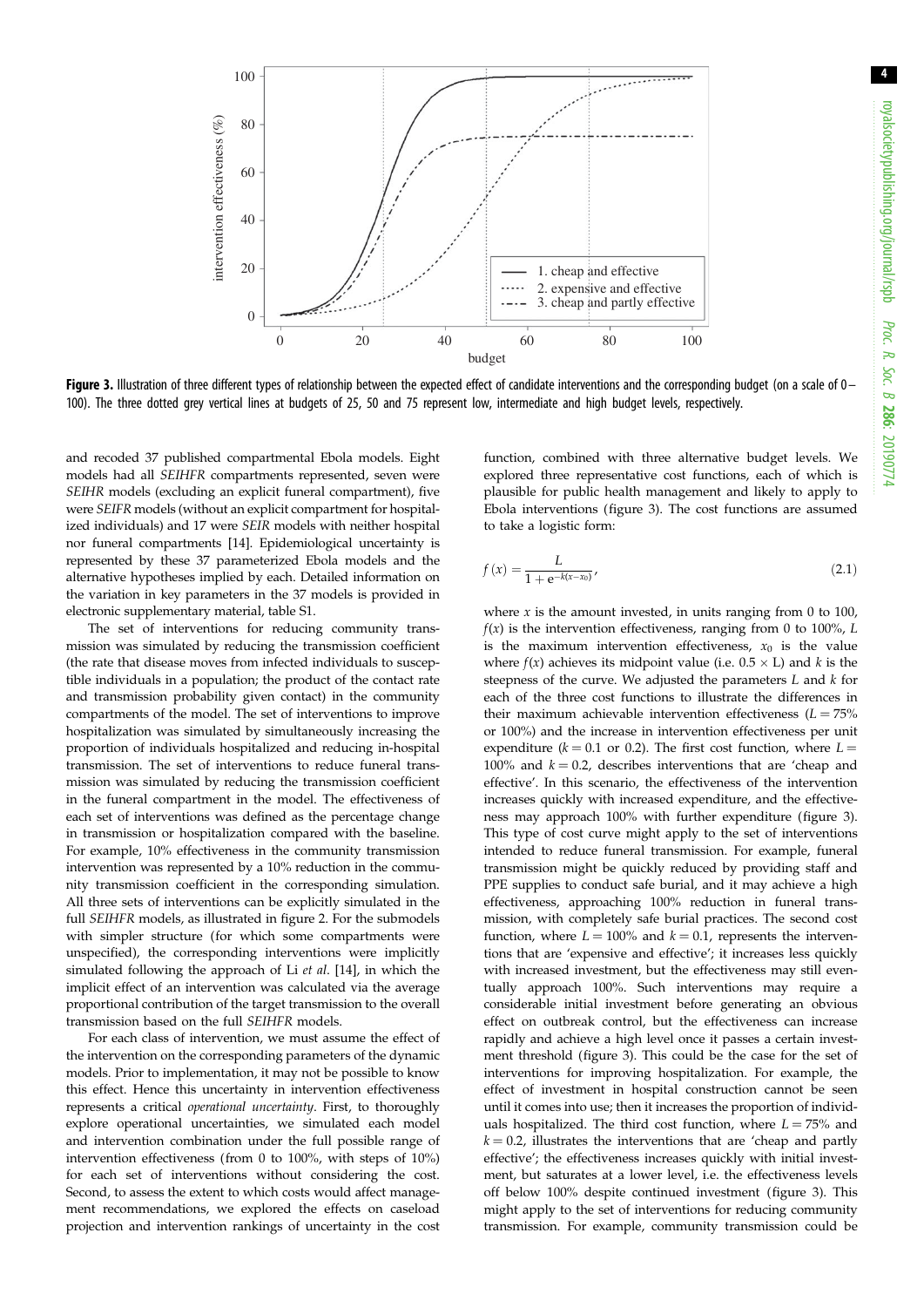<span id="page-4-0"></span>Table 1. Optimal interventions with lowest caseload projection under 27 different cost function combinations for each of 37 Ebola models for a low budget. The three simulated interventions are reducing community transmission (com.), improving hospitalization (hos.) and reducing funeral transmission (fun.). The three simulated cost functions are 'cheap and effective' (1), 'expensive and effective' (2) and 'cheap and partly effective' (3). The last column and row show the optimal interventions with lowest caseload across models and cost functions, respectively, while the right bottom cell shows the overall optimal intervention across models and cost function combinations. Full information on the caseload and optimal intervention for all 37 models and 27 cost function combinations under low, intermediate and high budget levels is provided in electronic supplementary material, tables S1 and S2.



reduced considerably by implementing actions such as educational campaigns or providing household sanitation kits, which are inexpensive, but the impact may stop increasing at some level despite increasing effort. These cost functions represent a range of possible functions; considerable research would be required to estimate the appropriate functional form and parameterization in any real setting. We considered all 27 permutations of the three cost functions across the three sets of interventions (table 1). We did this for each of three budget levels: low (25 out of a total of 100 unit cost), intermediate (50 out of a total of 100 unit cost) and high (75 out of a total of 100 unit cost). We estimated the intervention effectiveness for each of the 27 possibilities (encapsulating our operational uncertainty), projected the caseload under each effectiveness for each of the 37 models (encapsulating our epidemiological uncertainty), and identified the optimal intervention based on the projected caseload for each of the 999 ( $= 37 \times 27$ ) model–cost function combinations under each budget level (table 1; electronic supplementary material, tables S1 and S2).

We performed 1000 stochastic simulations for each of the models under all scenarios. Each simulation started with an initial epidemic status of one infectious individual in a population of 10 000 individuals. We assumed a coefficient-of-variation of 0.1 in each transmission coefficient. To ensure equivalent representation, we conducted all simulations in R 3.2.1 [[31](#page-9-0)] using the Gillespie algorithm (with a tau-leap approximation) [[32](#page-9-0)].

VoI analysis quantifies the difference between expected management outcomes achieved via implementing the optimal intervention identified before and after new information is collected, and therefore provides a useful tool to evaluate an information collection strategy [[4,11,](#page-8-0)[29](#page-9-0)]. We conducted VoI analysis to

examine how much the management outcome could be improved by new information collection to resolve epidemiological and operational uncertainty [[4,7](#page-8-0)[,29\]](#page-9-0). We first conducted an expected value of perfect information (EVPI) analysis [[4,11,](#page-8-0)[29](#page-9-0)], a common type of VoI analysis, to evaluate the improvement in management outcome from perfect information to resolve all sources of uncertainties. EVPI is calculated as

$$
EVPI = \sum_{i=1}^{q} \sum_{j=1}^{r} p_i p_j \min_{a} C_{a,i,j} - \min_{a} \sum_{i=1}^{q} \sum_{j=1}^{r} p_i p_j C_{a,i,j},
$$
 (2.2)

where  $C_{a,i,j}$  represents caseload projected under intervention  $a$ , model *i* and cost function combination *j*, with  $a = 1, 2, \ldots, A$  $(A = 3)$ ,  $i = 1, 2, ..., q$   $(q = 37)$  and  $j = 1, 2, ..., r$   $(r = 27)$ .  $p_i$  is the weight associated with model  $i$  (i.e. the prior belief weight that model *i* is the true model; subject to the constraint that the  $p_i$ sum to 1),  $p_i$  is the weight associated with cost function combination  $j$  (i.e. the belief weight that cost function combination  $j$  is the true cost function combination; subject to the constraint that the  $p_i$  sum to 1) and min<sub>a</sub> indicates the lowest caseload under the optimum intervention. We assigned equal weight to all models and to all cost function combinations; these weights could be updated should evidence (for example, the fit of real-time surveillance data to projections from each model) support a reassessment of model credibility to assign uneven weights [\[33\]](#page-9-0). We conducted three separate EVPI analyses assuming low, intermediate and high budget levels. We subsequently conducted expected value of partial information (EVXI) analyses to quantify how much the management outcome could be improved by resolving only epidemiological uncertainty (i.e. identifying the 'true' model) or only operational uncertainty [[4](#page-8-0)[,29\]](#page-9-0). The EVXI analysis for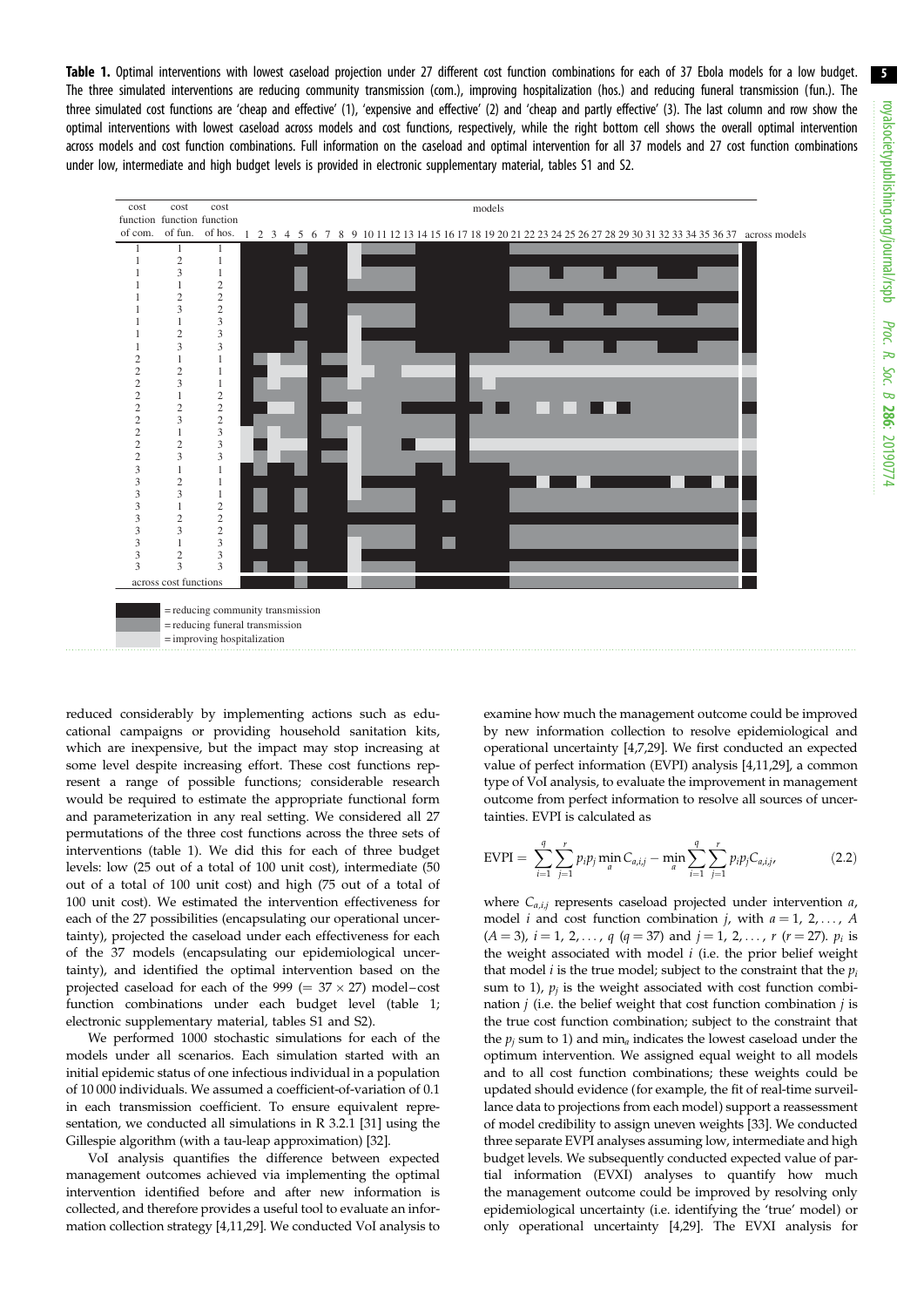<span id="page-5-0"></span>

Figure 4. Caseload projected by 37 models under the interventions of reducing community transmission, reducing funeral transmission and improving hospitalization. Black points represent the caseload projections of each model, with 25th, 50th and 75th percentiles marked by the box.

epidemiological uncertainty as represented by 37 models can be quantified as

$$
EVXI(\text{epidemiological}) = \sum_{i=1}^{q} p_i \min_{a} \sum_{j=1}^{r} p_j C_{a,i,j} - \min_{a} \sum_{i=1}^{q} \sum_{j=1}^{r} p_i p_j C_{a,i,j}, \qquad (2.3)
$$

where *n* ( $n = q \times r = 999$ ) model-cost function combinations are grouped into  $i = 1 \dots q$  model sets ( $q = 37$ ). A similar EVXI analysis can be conducted considering the 27 cost function combinations as a representation of operational uncertainty:

$$
EVXI(operational) = \sum_{j=1}^{r} p_j \min_{a} \sum_{i=1}^{q} p_i C_{a,i,j}
$$

$$
- \min_{a} \sum_{i=1}^{q} \sum_{j=1}^{r} p_i p_j C_{a,i,j}, \qquad (2.4)
$$

where  $n$  model-cost function combinations are grouped into  $j = 1...r$  cost function combination sets ( $r = 27$ ). Both EVXI analyses for epidemiological uncertainty and operational uncertainty were also conducted under three budget levels, again assuming that all models were equally weighted, and similarly that each of the three cost-effectiveness curves were equally likely for each intervention.

#### 3. Results

Figure 4 shows the projected caseload of each of the 37 models under each of the three interventions, with effectiveness ranging from 0% to 100% in a simulated population of 10 000 individuals. For a given effectiveness of a particular intervention, caseload varies greatly between models, suggesting a high level of epidemiological uncertainty. Generally, when the intervention effectiveness is the same, caseload is lowest under the intervention of reducing community transmission, intermediate under the intervention of reducing funeral transmission, and highest under the intervention of improving hospitalization. This suggests that reducing community transmission could be epidemiologically most effective in controlling the outbreak. However, the rank of intervention can also be affected by the level of efficacy that is achievable in practice. For example, when each intervention has the same effectiveness level, reducing community transmission is on average more successful than reducing funeral transmission in reducing caseload. However, if reducing community transmission can only achieve a low level of effectiveness, for example 20%, but reducing funeral transmission can achieve 40% or higher, then the intervention of reducing funeral transmission, rather than the intervention of reducing community transmission, ranks as the most successful intervention. Thus, the rank of intervention is not only determined by its epidemiological effect but also the ultimate effectiveness level that can be achieved.

Our results show that the ranking of interventions can also be affected by the relationship between effectiveness and investment ([table 1](#page-4-0)), and by budget constraints (electronic supplementary material, table S2). When the budget is tight, a cheap intervention is most likely to be optimal: reducing community transmission is always optimal provided it is 'cheap and effective' or 'cheap and partly effective'; reducing funeral transmission is generally optimal (36 out of 37 models in both cases); and, improving hospitalization is also optimal most of the time (31 out of 37 models in both cases; [table 1](#page-4-0)), assuming both other interventions are expensive. Across models ([table 1,](#page-4-0) last column), reducing community transmission is generally best (in 16/27 cost function combinations). Across cost function combinations [\(table 1](#page-4-0), last row), reducing funeral transmission is generally best (in 22/37 models). Reducing community transmission is optimal across all models and cost function combinations [\(table 1](#page-4-0), last cell). As the budget increases, the ranking of interventions is less affected by the potential cost functions (electronic supplementary material, table S2). For example, with a high budget, the optimal intervention is relatively unchanged across 27 cost function combinations for a given model (electronic supplementary material, table S2—ranking within a column is consistent). Detailed information on caseload and the best-ranked intervention associated with all model, intervention and cost function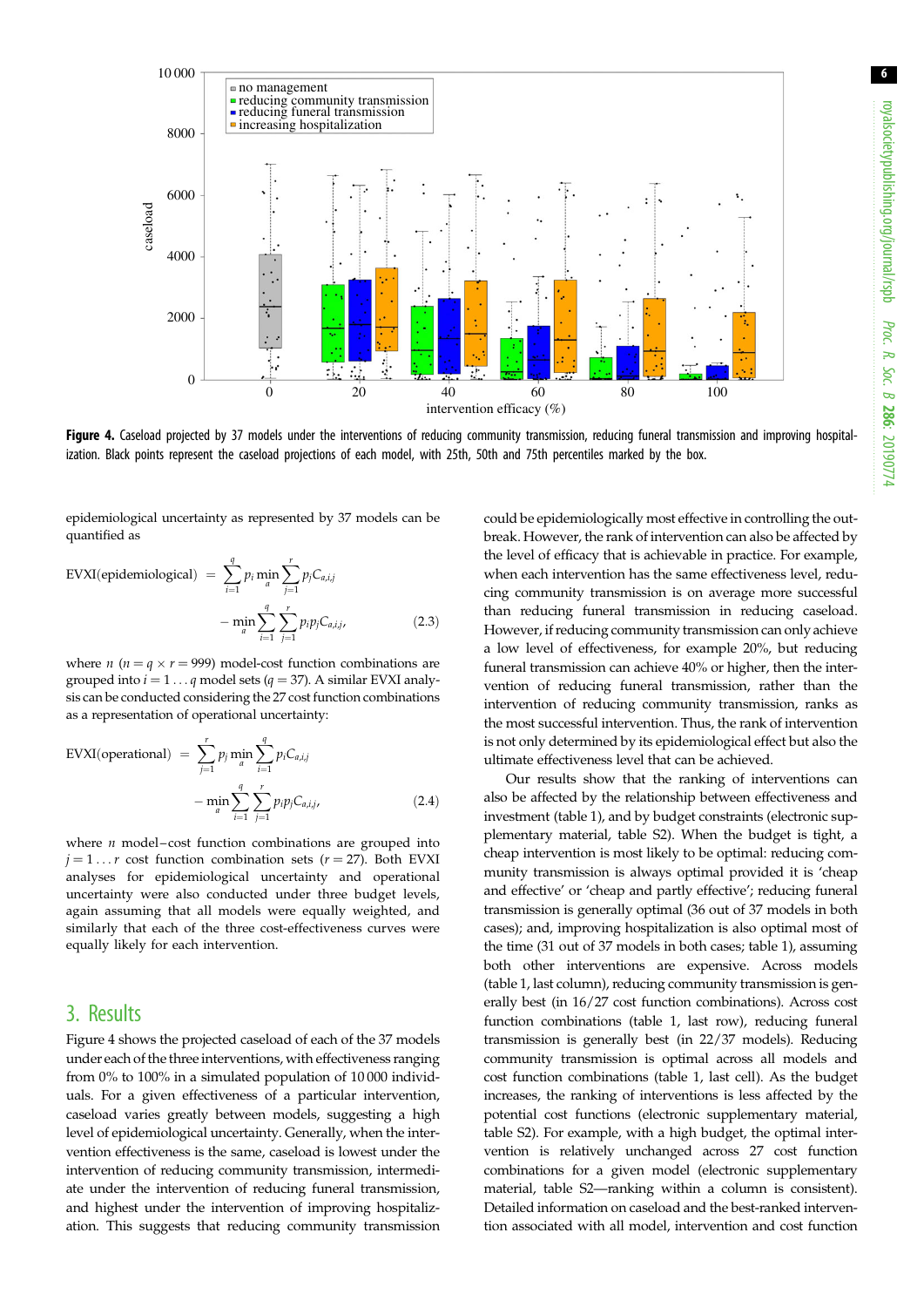Table 2. The value of resolving epidemiological and operational uncertainty in an epidemic Ebola setting. Expected value of perfect information (EVPI) represents the improvement in management outcome in terms of reduction in caseload by resolving all sources of uncertainty perfectly (see electronic supplementary material, table S3 for calculations). Expected value of partial information (EVXI) represents the improvement in management outcome by resolving a particular source of uncertainty, specifically epidemiological or operational uncertainty.

|                                                                  | <b>budget</b> |        |       |
|------------------------------------------------------------------|---------------|--------|-------|
|                                                                  | <b>low</b>    | medium | high  |
| minimum of the average caseload across models and cost functions | 1829          | 881    | 621   |
| average of the lowest caseload across models and cost functions  | 1486          | 515    | 265   |
| EVPI                                                             | 343           | 366    | 356   |
| improvement in management %                                      | 18.7%         | 41.5%  | 57.3% |
| average of the lowest caseload across models                     | 1645          | 585    | 294   |
| EVXI                                                             | 185           | 296    | 326   |
| improvement in management %                                      | 10.1%         | 33.6%  | 52.6% |
| average of the lowest caseload across cost functions             | 1623          | 765    | 590   |
| EVXI                                                             | 206           | 115    | 30    |
| improvement in management %                                      | 11.3%         | 13.1%  |       |

combinations under each budget level  $(37 \text{ models} \times 27 \text{ cost})$ function combinations  $\times$  3 budget levels) is provided in the electronic supplementary material (tables S2 and S3).

To examine how the management outcome can be improved by resolving different sources of uncertainty, we conducted EVPI and EVXI analyses based on electronic supplementary material, table S3. Overall, our EVPI results showed that, by resolving all uncertainties in both epidemiological and operational settings, caseload could be reduced by 18.7%, 41.5% or 57.3% under low, intermediate and high budgets, respectively (table 2). Such high EVPI values suggest that reducing uncertainty surrounding the decision-making process is highly worthwhile, and is especially beneficial when budgets are large. The EVXI analysis shows that reducing epidemiological uncertainty (as represented by the 37 models) is more beneficial under moderate and high budget levels than under low budget level (33.6% and 52.6% versus 10.1% reduction in caseload; table 2). On the other hand, the EVXI analysis of operational uncertainty shows that while resolving uncertainty about the cost function only improves the management outcome by 4.8% under high budget conditions, the effect is higher when the budget is tight, with the management outcome improved by 11.3% and 13.1% under intermediate and low budget levels, respectively (table 2). Comparison of the EVXI analyses of epidemiological uncertainty versus operational uncertainty showed that, when the budget level is low, it is almost equally important to resolve epidemiological and operational uncertainties (10.1% versus 11.3% reduction in caseload; table 2), while resolution of epidemiological uncertainties becomes relatively more beneficial under high budget level conditions (52.6% versus 4.8%; table 2).

#### 4. Discussion

During the epidemic decision-making process, a key issue is the identification of interventions that will most effectively bring an outbreak under control. As disease outbreaks are often unexpected, they are also usually associated with significant uncertainty about epidemiological processes, and about how successful interventions will be. At one extreme, for an entirely novel pathogen, uncertainty about the dynamics of the disease (i.e. epidemiological uncertainty) needs to be addressed first, because potentially useful interventions cannot even be identified without at least some knowledge of the disease. At the other extreme, a common disease re-emerging in a new context might mean that the epidemiology is fairly well known, and the information most lacking may be on intervention effectiveness under the new conditions (i.e. the main uncertainties are operational). For a re-emerging disease, however, epidemiological knowledge of transmission dynamics may exist, but outbreak characteristics (such as the basic reproduction number  $(R_0)$  and clinical severity) may differ in new settings. In general, in most outbreak settings, such as the 2014 West African Ebola outbreak examined here, there are both epidemiological and operational uncertainties that impede decision-making. In such situations, it will be important to assess these two forms of uncertainty concurrently within a common framework.

Classic analyses of management examine alternative interventions in a single model and rank them by their effect on the outcomes of interest. With the rapid development of quantitative forecasting tools for epidemics, coupled with increased data availability, multiple models are commonly built to project disease trajectories and inform public health policy [\[14](#page-8-0)]. Multiple alternative models provide an opportunity to improve the representation of uncertainty underlying the epidemic process, and avoid the bias that may arise from using a single model [\[34,35](#page-9-0)]. Understanding and quantifying the epidemiological uncertainties represented by multiple models is thus critical to identify the optimal interventions in epidemic management. In the current study, we explored an ensemble of models to assess the effects of epidemiological and operational uncertainties on management recommendations. Rather than trying to select a single 'best' model and use it to evaluate candidate interventions, this study addresses how the uncertainty,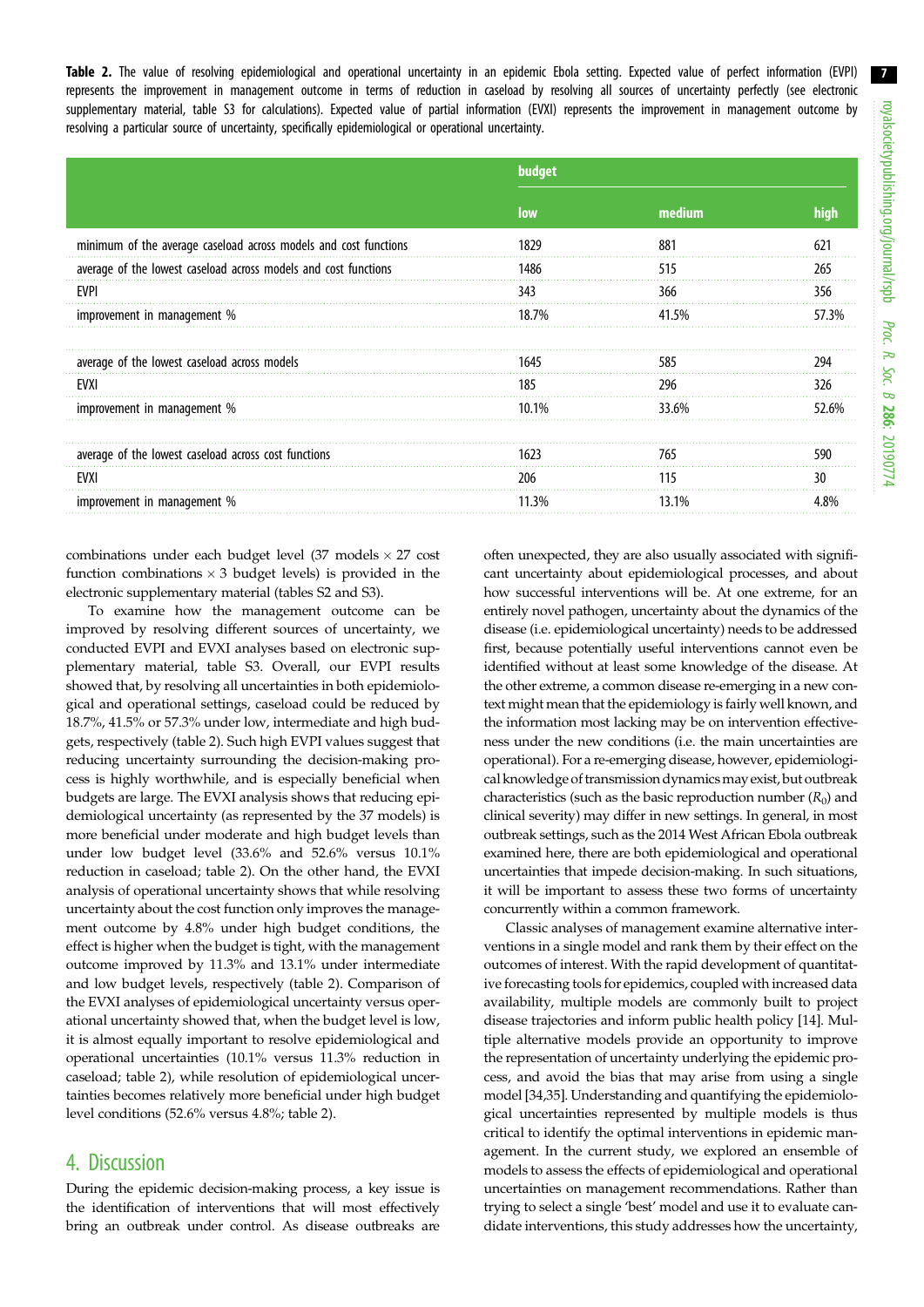as expressed in the multiple existing published models, affects the choice of action. As illustrated in [figure 2](#page-2-0), each of the 37 models can be envisioned as a subset of a synthetic model, reflecting expert understanding of the model structure and parameters. Therefore, by evaluating each candidate intervention over the whole set of models, our results can be used to fully evaluate the effect of this epidemiological uncertainty. Our study shows that the magnitude of caseload projections varies substantially across models [\(figure 4](#page-5-0)), suggesting a high level of epidemic uncertainty and that management outcomes based on interventions assessed in any single model could be overly optimistic or pessimistic. Our EVXI analysis further showed that—in the context of the 37 Ebola models—resolving epidemiological uncertainty could improve the management outcome by 52.6% on average, suggesting that new information to improve the understanding of the epidemic process (that is, being able to identify the best model to project the epidemic dynamics) could potentially reduce disease burden by half.

We further find that ignoring operational uncertainty may affect the ranking of alternative interventions and lead to suboptimal management decisions. Our EVXI analysis shows that new information to resolve the operational uncertainty in intervention effectiveness could improve the management outcome by up to 13.1%, meaning 3753 fewer cases for the 2014 Ebola outbreak. This suggests that previous studies failing to include operational uncertainty [\[11,14](#page-8-0)] underestimate the value of operational research to support decision-making. One of the reasons for failing to include operation uncertainty in previous studies is that evaluating the intervention effectiveness that can be achieved under logistical constraints is challenging, because the levels of uncertainty about logistical constraints may differ from intervention to intervention, and the operational uncertainty may be more difficult to ascertain for one intervention than for another. Quantifying the caseload reduction that is affordable given the intervention costs is another challenge to the resolution of operational uncertainty, and it requires including the cost functions themselves, and uncertainty about the cost functions. While a failure to consider cost functions means that one might choose effective but expensive interventions, ignoring uncertainty in the cost function may lead to suboptimal decision-making by over- or under-estimating the management outcome. As demonstrated in our study, the optimal intervention varies under different interventioncost function scenarios [\(table 1](#page-4-0); electronic supplementary material, table S2). Estimating the cost-effectiveness function for a particular intervention in practical management can be challenging, because resources are often directly or indirectly shared by different interventions, and the effects of different interventions commonly interact.

Information about the effectiveness that a particular intervention can achieve is often limited in epidemiological studies (but see [[36](#page-9-0)] on vaccine effectiveness), due to challenges in untangling the joint effects from different interventions, for which high-resolution data are required (e.g. [\[37\]](#page-9-0)). Studies to provide deeper insights into the logistical constraints, and cost-effectiveness information for individual interventions would facilitate epidemic decision-making. From the standpoint of policy-makers, information that anticipates how much the management outcome could be improved by per unit investment would help managers to determine the optimal intervention and plan management efforts. Input from economists and operations researchers in terms of economic data collection and modelling

would also allow a better description of the relationship between the cost and the effectiveness of particular interventions. We argue that the best outcomes will be achieved by integrating the cost-effectiveness functions and the simulations of effectiveness-management outcomes via epidemic models into an overall cost-management outcome framework as illustrated by this Ebola case study. Such a framework requires the joint efforts of epidemiologists and economists.

Our results show that both epidemiological and operational uncertainties would have affected the choice of intervention in the context of the 2014 Ebola outbreak, and that the value of new information collection, which could allow an improvement in management outcome of up to 57.3%, is generally high. Additional information to resolve epidemiological uncertainty could be obtained through real-time surveillance of epidemiological processes (e.g. mortality rates, transmission), while monitoring of intervention activities and their effectiveness would help to reduce operational uncertainty (e.g. [[38\]](#page-9-0)). Our EVPI analysis also shows that the overall value of information increases with increasing budget availability, suggesting that such new information collection could be especially beneficial under high or unlimited budget conditions. Furthermore, our EVXI results show that the exact benefit of resolving a particular source of uncertainty could be affected by budget conditions. For example, resolving epidemiological uncertainty yields the most improvement in management outcome when the budget level is high, while resolving operational uncertainty yields is relatively more important to management outcome under low to moderate budget levels. The low, intermediate and high budget level values in the current study were used to illustrate the dependence of management recommendations on budget circumstances. In practice, the budget for Ebola control during the 2014–2016 outbreak was itself highly uncertain, and changed over time. TheWHO asked the international community to fill a \$71 million gap when issuing the initial regional plan on 31 July 2014. The cost estimates then rose to \$490 million on 28 August and \$988 million in a UN appeal in mid-September [[27,28\]](#page-9-0), as the outbreak worsened and it became apparent that a larger response was necessary to both control further spread and recover from its impacts. In November 2014, the Obama administration asked US Congress to approve \$6.18 billion in funding to fight Ebola [[39\]](#page-9-0), and the US Congress passed the president's emergency appropriation of \$5.4 billion.

We have not investigated whether our results extend broadly to other disease outbreak settings, but we conjecture that they may. For example, for severe disease outbreaks of significant public health concern, like Ebola or Zika, spending may exceed initial budgets in the pursuit of a critical management objective (as seen in the case of polio eradication); therefore research could focus on the resolution of uncertainties surrounding the epidemiological processes. For other types of outbreaks, such as some agricultural diseases, budget constraints may play a more important role in decision-making. We offer our conjecture as a hypothesis for future study. Although we cannot make remarks regarding our conclusions' generality, the approach developed and applied to identify the uncertainties that most impede decision-making in the context of disease outbreaks is general.

We have illustrated the joint consideration of operational and epidemiological uncertainty as demonstrated in our retrospective study. This approach can also be used prospectively to guide information collection, preparedness planning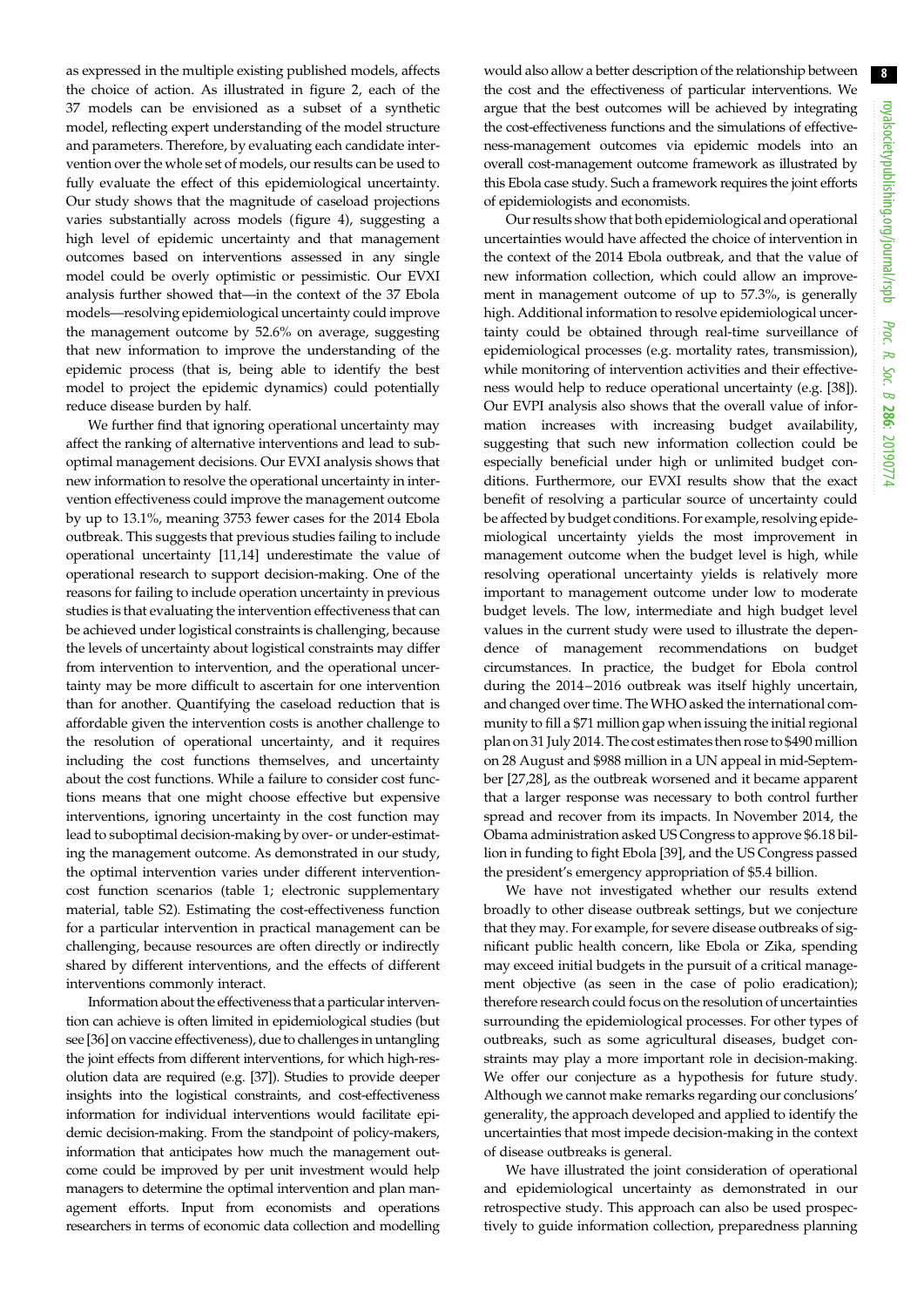<span id="page-8-0"></span>and inform decision-making for future outbreaks. By analysing the potential uncertainties before an outbreak occurs, we may be able to pinpoint key epidemic processes and parameters, important constraints on interventions, or operational limitations which might alter the ranking of interventions, and therefore management decisions [4,11]. For example, estimating the potential range of the transmission coefficients of different transmission sources, plus a corresponding parameter sensitivity analysis, would help to rank the interventions targeting different sources of transmission. Similarly, identification of approximate functional forms for intervention costs, and of key fixed costs, both of which clearly could change outcomes for our Ebola decisions, might be possible before (for better-known diseases) or in the early stages (for novel diseases) of an outbreak. Similar insights were found in a VoI analysis of vaccination for foot-and-mouth disease in the UK; vaccination capacity was a key uncertainty in this situation and could be addressed via pre-outbreak contingency planning [[40](#page-9-0)]. An enhanced prospective approach is also possible. Because not all published models were designed to be comprehensive (i.e. to evaluate all intervention options), the models might not represent the full range of epidemiological uncertainty that does, in fact, exist. An exciting future extension would be to engage multiple modelling groups to develop their models with the same set of outputs and the same set of alternatives in mind (i.e. by careful a priori framing of the decision problem). This would do a better job of representing the full range of epidemiological uncertainty that exists.

Valuable insights may also be obtained during an outbreak, both in terms of identifying unknown information which is nevertheless safe to ignore versus information that is most important to gather as the outbreak proceeds. As time during an outbreak is limited and valuable, and there is an opportunity cost associated with learning, it is important to prioritize the collection of information related to the most important uncertainties; information is more valuable if it might change the management decision [\[29](#page-9-0)]. Epidemic and operational uncertainties can be reduced in real time during an outbreak as new models to understand outbreak dynamics are

developed, as the understanding of the outbreak itself evolves [[33\]](#page-9-0), and as information on intervention effectiveness becomes available. For a relatively long outbreak, such as the 2014 Ebola outbreak in West Africa, there may be opportunities for realtime learning and adaptation of the management strategies as new information on epidemiological and operational uncertainties are collected [11[,20](#page-9-0)].

Overall, efficient epidemic decision-making necessitates accounting for the uncertainty underlying both disease dynamics and intervention efficacy. Our work illustrates a framework to explore the epidemiological and operational uncertainties on the same platform to facilitate decisionmaking. There is a need for increased interaction between the communities that study the epidemiological consequences of interventions (often housed in public health or dynamical systems fields) and the communities that study the operational and logistical dynamics of the implementation of interventions (often housed in operations research, sociology, health systems administration and communications). These two disciplines have largely been developing independently; bringing them together will translate into improved management outcomes. This approach should be applicable to other epidemic management scenarios where multiple models or multiple alternative representations of uncertainty are available.

Data accessibility. Data and code supporting the present paper are provided as electronic supplementary material.

Authors' contributions. All authors designed research; S.-L.L., M.J.F., O.N.B. and K.S. performed the research and analysed data; all authors wrote the paper and gave final approval for publication and agree to be held accountable for the work performed therein.

Competing interests. We declare we have no competing interests.

Funding. We acknowledge funding from National Science Foundation Ebola Research and Policy for Infectious Disease Dynamics (RAPIDD) grant no. DMS-1514704, NIH Ecology and Evolution of Infectious Diseases (EEID) Award 1 R01 GM105247-01 and Biotechnology and Biological Sciences Research Council (BBSRC) grant no. BB/K010972/4.

Acknowledgements. Any use of trade, product or firm names is for descriptive purposes only and does not imply endorsement by the US Government.

### **References**

- 1. Kahneman D, Tversky A. 1982 Variants of uncertainty. Cognition 11, 143 – 157. [\(doi:10.1016/](http://dx.doi.org/10.1016/0010-0277(82)90023-3) [0010-0277\(82\)90023-3](http://dx.doi.org/10.1016/0010-0277(82)90023-3))
- 2. Nichols JD, Johnson FA, Williams BK. 1995 Managing North American waterfowl in the face of uncertainty. Annu. Rev. Ecol. Syst. 26, 177-199. [\(doi:10.1146/annurev.es.26.110195.001141\)](http://dx.doi.org/10.1146/annurev.es.26.110195.001141)
- 3. Regan HM, Colyvan M, Burgman MA. 2002 A taxonomy and treatment of uncertainty for ecology and conservation biology. Ecol. Appl. 12, 618– 628. [\(doi:10.2307/3060967\)](http://dx.doi.org/10.2307/3060967)
- 4. Runge MC, Converse SJ, Lyons JE. 2011 Which uncertainty? Using expert elicitation and expected value of information to design an adaptive program. Biol. Conserv. 144, 1214 – 1223. [\(doi:10.](http://dx.doi.org/10.1016/j.biocon.2010.12.020) [1016/j.biocon.2010.12.020\)](http://dx.doi.org/10.1016/j.biocon.2010.12.020)
- 5. Milner-Gulland EJ, Shea K. 2017 Embracing uncertainty in applied ecology. J. Appl. Ecol. 54, 2063 – 2068. [\(doi:10.1111/1365-2664.12887\)](http://dx.doi.org/10.1111/1365-2664.12887)
- 6. Williams BK, Brown ED. 2016 Technical challenges in the application of adaptive management. Biol. Conserv. 195, 255–263. ([doi:10.1016/j.biocon.](http://dx.doi.org/10.1016/j.biocon.2016.01.012) [2016.01.012\)](http://dx.doi.org/10.1016/j.biocon.2016.01.012)
- 7. Raiffa H, Schlaifer R. 1961 Applied statistical decision theory. Boston, MA: Division of Research Graduate School of Business Administration Harvard Unviersity.
- 8. Raiffa H. 1968 Decision analysis: introductory lectures on choices under uncertainty. Reading, MA: Addison-Wesley.
- 9. Burgman M. 2005 Risk and decisions for conservation and environmental management. Cambridge, UK: Cambridge University Press.
- 10. Fonnesbeck CJ, Shea K, Carran S, Moraes JC, Gregory C, Goodson JL, Ferrari MJ. 2018 Measles outbreak response decision-making under uncertainty: a retrospective analysis. J. R. Soc. Interface 15, 20170575. ([doi:10.1098/rsif.2017.0575\)](http://dx.doi.org/10.1098/rsif.2017.0575)
- 11. Shea K, Tildesley MJ, Runge MC, Fonnesbeck CJ, Ferrari MJ. 2014 Adaptive management and the value of information: learning via intervention in epidemiology. PLoS Biol. 12, e1001970. ([doi:10.](http://dx.doi.org/10.1371/journal.pbio.1001970) [1371/journal.pbio.1001970\)](http://dx.doi.org/10.1371/journal.pbio.1001970)
- 12. Legrand J, Grais RF, Boelle PY, Valleron AJ, Flahaut A. 2007 Understanding the dynamics of Ebola epidemics. Epidemiol. Infect. 135, 610-621. ([doi:10.1017/S0950268806007217\)](http://dx.doi.org/10.1017/S0950268806007217)
- 13. Pandey A, Atkins KE, Medlock J, Wenzel N, Townsend JP, Childs JE, Nyenswah TG, Ndeffo-Mbah ML, Galvani AP. 2014 Strategies for containing Ebola in West Africa. Science 346, 991– 995. ([doi:10.](http://dx.doi.org/10.1126/science.1260612) [1126/science.1260612](http://dx.doi.org/10.1126/science.1260612))
- 14. Li S-L, Bjørnstad ON, Ferrari MJ, Mummah R, Runge MC, Fonnesbeck CJ, Tildesley MJ, Probert WJM, Shea K. 2017 Essential information: uncertainty and optimal control of Ebola outbreaks. Proc. Natl Acad. Sci. USA 114, 5659–5664. ([doi:10.1073/pnas.1617482114\)](http://dx.doi.org/10.1073/pnas.1617482114)